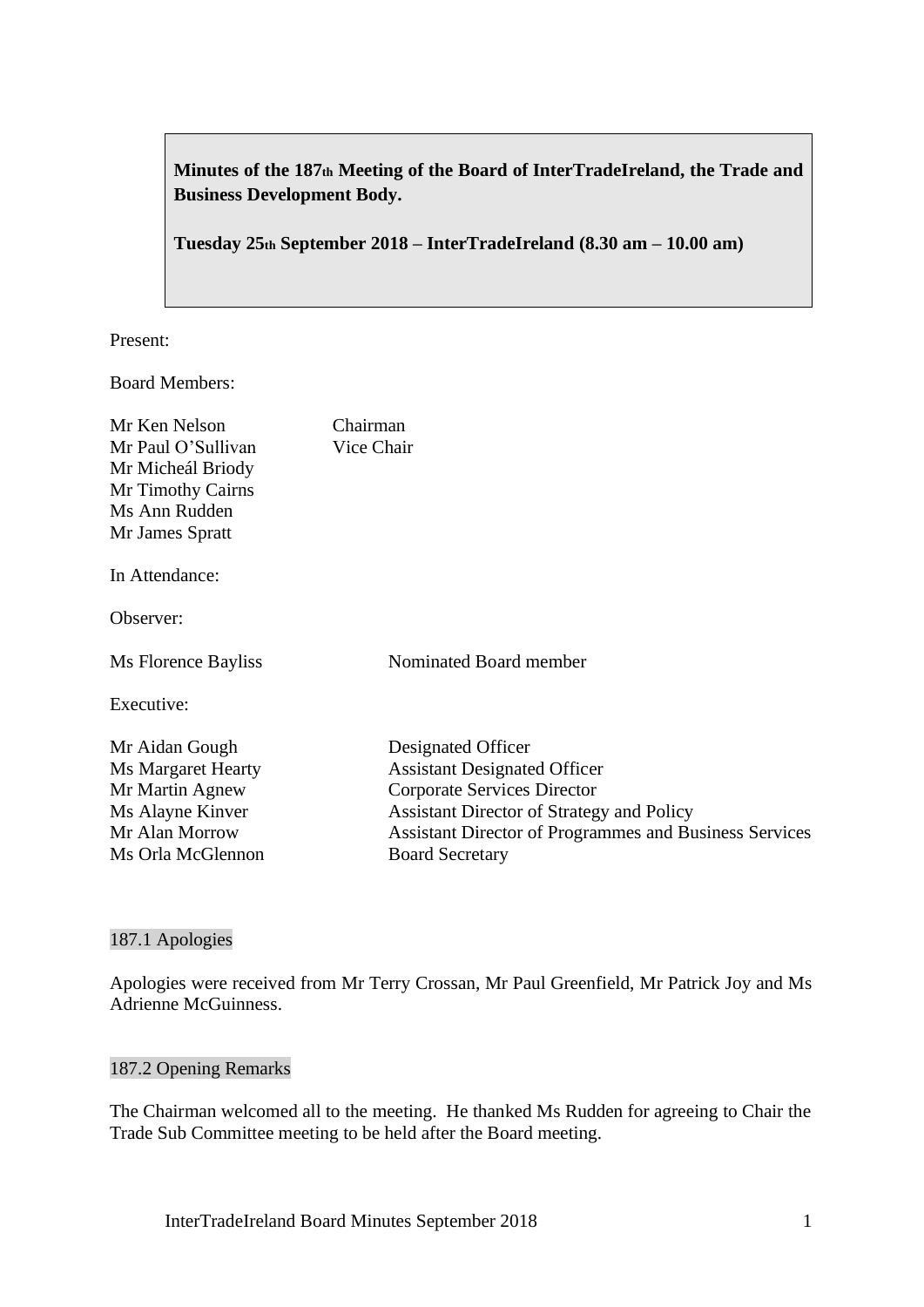## 187.3 Conflict of Interest

The Chairman asked members to declare any conflicts of interest relating to today's agenda. The Chairman declared a potential conflict of interest arising from his position as CEO of LEDCOM, which is a member organisation of Enterprise Northern Ireland and is involved in the delivery of the Co-Innovate programme. Ms Ann Rudden declared a potential conflict of interest arising from her position as founder and MD of Áine Hand Made Chocolates who are participants on the Co-Innovate programme. Mr Briody also declared a potential conflict of interest arising from his position as CEO of Silver Hill Foods who are participants on the Co-Innovate programme.

No other conflicts were declared.

## 187.4 Approval and Authorisation of the 28th August 2018 Board Minutes

The minutes of the 28th August 2018 Board meeting were agreed as a true record of the meeting and were approved by the Board and authorised by the Chairman.

## 187.5 Matters Arising

Mr Gough reported that all matters arising from the last Board meeting had been addressed. He advised that an invitation had been sent to the DfE Permanent Secretary and the DBEI Secretary General to attend a future Board meeting. The Board's congratulations had been passed onto all staff on the recent accreditation against the Investors in People Standard. Board members had been sent a list of the key considerations of the potential impact of Brexit on the Body in the event of a hard border.

### 187.6 Chairman's Business

The Chairman advised that he and the Senior Leadership team met recently with Mr Noel Lavery, DfE Permanent Secretary and his officials. There was good engagement and discussion. The Chairman advised that the matter of outstanding Board appointments had been discussed but any new appointments must be ratified by the NSMC.

It was agreed that it would be advantageous if the DfE Permanent Secretary and the DBEI Secretary General could jointly meet with the Board if possible. The Chairman advised that DfE is hosting the next Inter Agency meeting with representatives of the two sponsor Departments and Chairs and CEOs of Invest N.I and Enterprise Ireland.

### 187.7 Designated Officer Report

Mr Gough reported on our achieving the Investors in People (IIP) standard. He informed the Board that the Senior Leadership Team has agreed an action plan based on the Investors in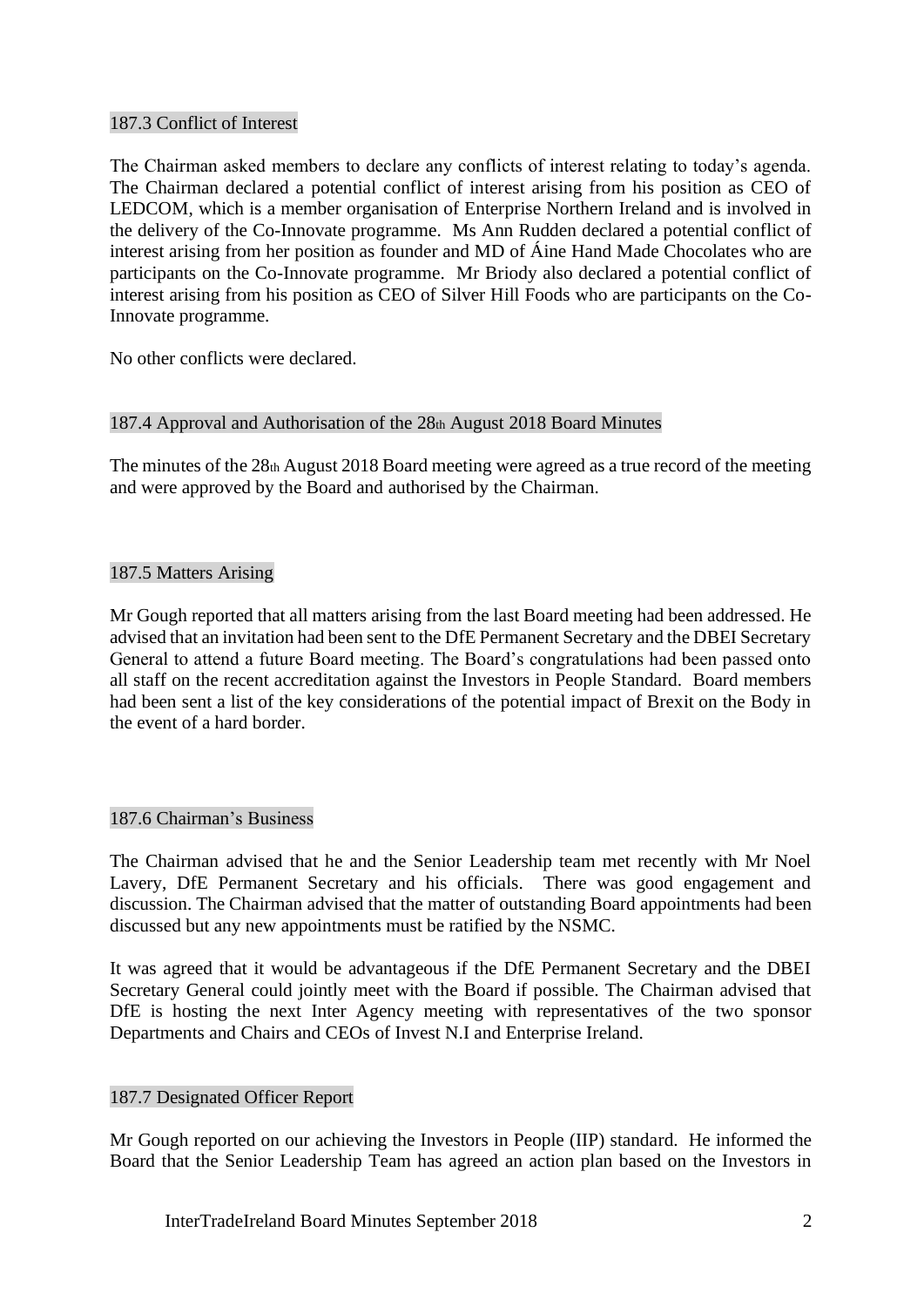People assessment report that will focus on leadership, performance appraisals, staff development, recognition and reward, internal communications and health and wellbeing.

The Senior Leadership team hosted a visit from Mr Pat Breen, Minister of State for Trade, Employment, Business, EU Digital Single Market and Data Protection. The Minister launched the Export Participation report and met some local SMEs. Mr Gough informed the Board that he had met Mr Mark Carney, Governor of the Bank of England who was well briefed on the work of InterTradeIreland.

Mr Gough advised that we would be hosting a meeting later this week with the members from the Department of Business, Energy and Industrial Strategy.

The Board noted the Designated Officer's report and the Chair thanked Mr Gough for his update.

#### 187.8 Board Sub Committee Reports

#### *Innovation Sub Committee Report*

Mr O'Sullivan reported back from the Innovation Sub Committee meeting held on 28th August 2018. Nine new Fusion applications were considered and all were approved (which included five 12-month projects and four 18-month projects). Mr O'Sullivan commended the quality of the applications submitted.

The Board noted the Innovation Sub-Committee report and the Chair thanked Mr O'Sullivan for his update.

### *Trade Sub-Committee Report*

Ms Hearty reported back from the Trade Sub-Committee meeting held on 28th August 2018. She advised that the Committee considered fourteen new Acumen applications. Thirteen applications were approved and one application was deferred for further information. She noted the quality of the applications received by the new Acumen Delivery Agents. Despite the uncertainty around Brexit, the pipeline of Acumen projects remains strong.

The Board noted the Trade Sub-Committee report and the Chair thanked Ms Hearty for her update.

### 187.9 For Consideration, Discussion, Decision &/or Approval

#### *Draft 2019 Business Plan and Budget*

Ms Kinver presented the Draft 2019 Business Plan and Budget. She highlighted the key points in relation to the Plan.

InterTradeIreland Board Minutes September 2018 3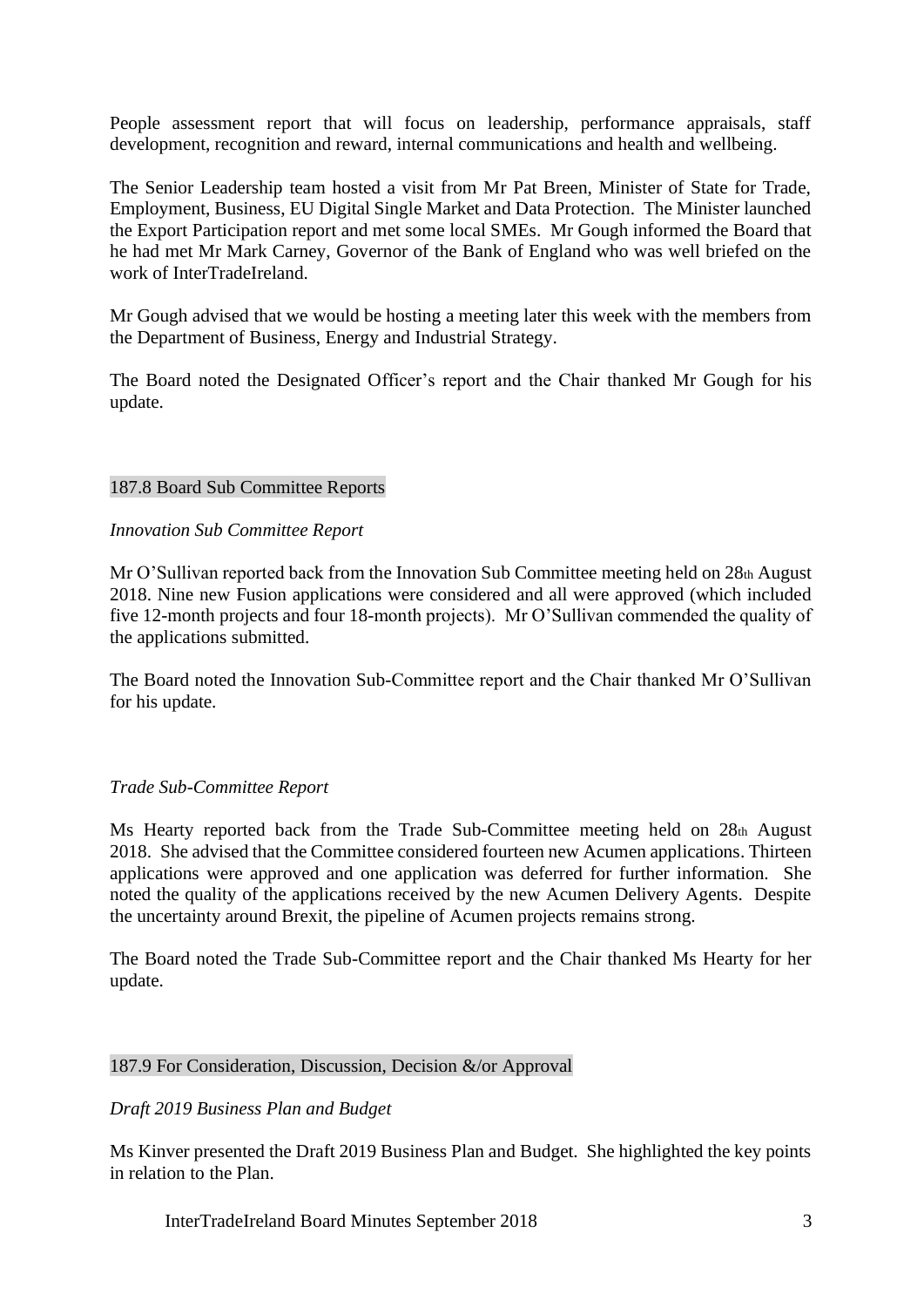Ms Kinver gave the Board an overview of achievements in 2017 and in 2018 up to the end of June as detailed in the Board paper. She updated the Board on recent monitoring activity and reported that we have now exceeded our target for first time exporters and total jobs impact. The Board noted that there had been a significant increase in Business Development Value.

Ms Kinver informed the Board of the key targets, activities and budgets for the 2019 Plan.

All of the activities in the 2019 Business plan are to help meet the current and future demand and will assist SMEs with the impact of Brexit.

Ms Kinver outlined the levels of funding received from the Departments in 2017, 2018 and the proposed funding required for the 2019 Business Plan.

The Board discussed the proposed 2019 Business Plan and Budget including the potential of flexibility around budgets in programme areas, the robust monitoring information, pension costs, communications activity and corporate advertising.

The Board approved the 2019 Business Plan and associated budget.

The Chairman thanked Ms Kinver for her presentation.

## *Operations Directorate Progress and Activity Report*

Mr Morrow presented the Operations Directorate Progress and Activity report. He advised that to date, programme budgets and targets are largely on track to be achieved. There continues to be a significant demand for Brexit Start to Plan Vouchers. Mr Morrow reported that Mr Mark Sterritt will be leaving the Body to take up a position in the British Business Bank. He will be replaced in the short to medium term by Mr Grant Gilmore. Ms Hearty advised that Mr Gilmore will move to the Brexit Advisory Service immediately to shadow Mr Sterritt. The Brexit Manager role will be advertised immediately. The Board asked that Ms Hearty pass on their best wishes to Mr Sterritt in his new post.

Mr Morrow updated the Board on activities in the Operations Directorate as detailed in the Board papers.

The Board noted the Operations Directorate Progress and Activity reports and the Chair thanked Mr Morrow for his report.

## *Governance and Financial Matters*

Mr Agnew presented the Governance and Financial Matters report. He advised that the 2017 Accounts and Annual Report will presented to both governments at the end of the month.

The Board was informed that an internal cross directorate GDPR working group continue to meet regularly to discuss issues arising from the implementation of the new regulations. A

InterTradeIreland Board Minutes September 2018 4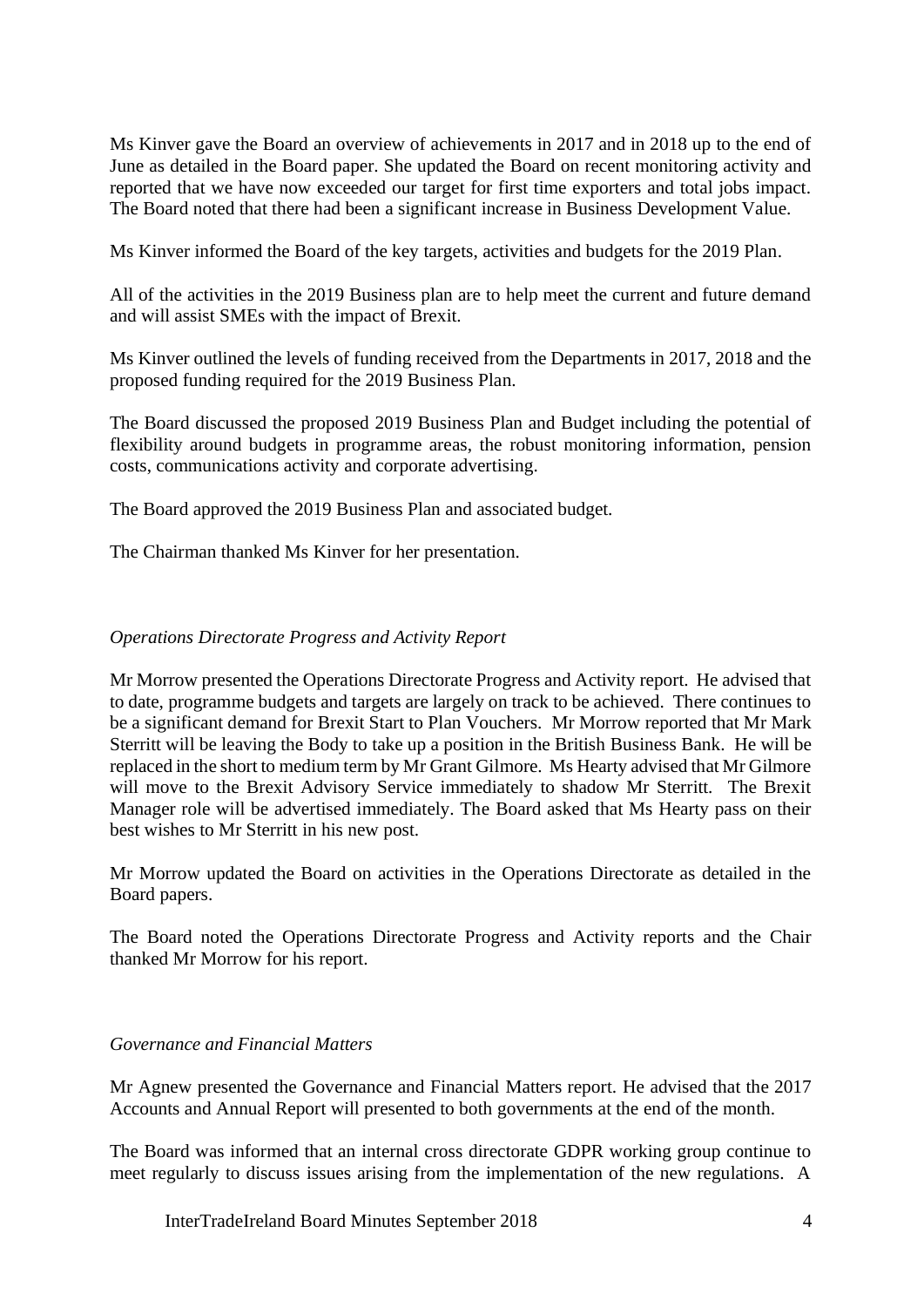GDPR e-learning module will be issued to all staff and Board members in October 2018 to provide further training on the regulations.

Mr Agnew advised that expenditure to date is largely on track.

The Board noted the Governance and Financial Matters report and the Chair thanked Mr Agnew for his report.

# *Tenders and Variations to Letters of Offer/Appointment*

Mr Agnew sought Board approval to go to competitive tender for the service to continue to produce the InterTradeIreland All Island Business Monitor for a further three years. The Board discussed and agreed on the importance of this credible survey and approved Mr Agnew's request.

## *Communications Update*

Mr Agnew presented the Communications update. He advised that as mentioned earlier in the meeting, Minister Breen had launched the Export Participation report. The Minister had a round table informal meeting with six local companies who advised him of how InterTradeIreland had supported their businesses.

Mr Agnew reported that the September ezine had generated a very satisfactory open rate. He advised that the corporate digital campaign continues and this month promotes the Acumen trade supports.

The Board noted the Communications update and the Chair thanked Mr Agnew for his report.

### *Brexit Update*

Mr Gough advised that after last meeting, Ms Kinver had provided Board members with key considerations for InterTradeIreland in the event of a hard Brexit. An internal taskforce has been set up including staff from Communications, Research, Brexit and the Senior Leadership team to consider the changing environment.

Ms Hearty reported that the Brexit team are working to streamline their processes to help prepare for the likely increase in volume of companies requiring assistance. She advised that the Brexit Start to Plan Voucher Scheme economic appraisal is currently with the DfE economist for review.